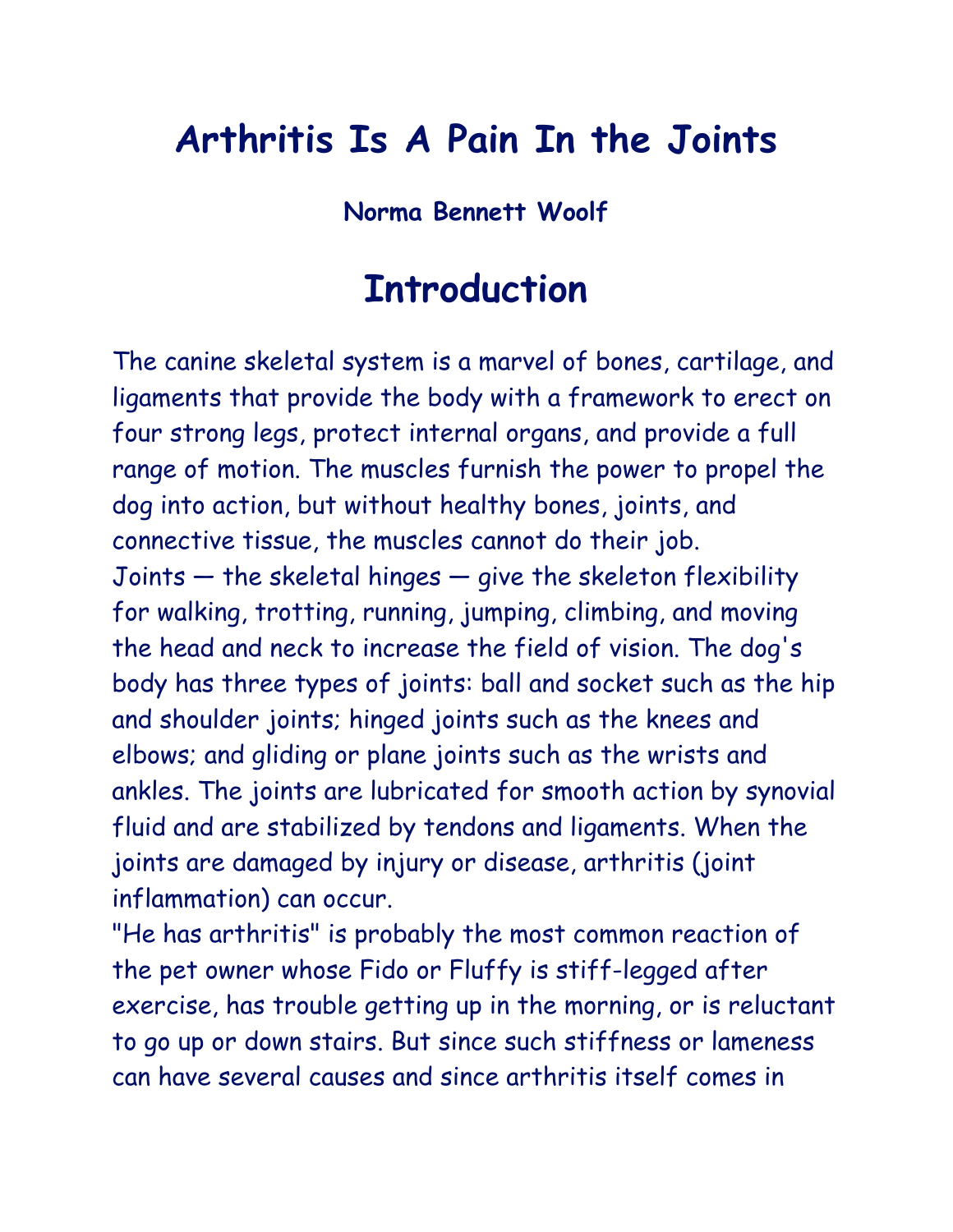different types, a trip to the veterinarian is a more prudent move than slipping the pooch a couple of aspirin for the discomfort.

#### **Degenerative Joint Disease**

Arthritis results from inflammation in the joints and is generally divided into two types - degenerative and inflammatory — according to the source of that irritation. Degenerative joint disease (osteoarthritis) results from destruction of the cartilage that protects the bones that make up the joint. Cartilage destruction can be the result of normal stress on abnormal joints or abnormal stress on normal joints(1). Hip dysplasia(2), a malformation of the hip sockets, is one example of normal stress on abnormal joints. Constant jumping over obstacles, stretching or tearing ligaments during strenuous exercise, or injuries in a fall or accident are examples of abnormal stress on normal joints. Degenerative joint disease can be further subdivided into primary disease for which no known cause is evident and secondary disease for which a cause can be pinpointed. Among the causes of secondary degenerative joint disease are hip dysplasia, patella luxation (loose kneecaps), osteochondritis dissecans (OCD, the development of cartilage "flaps" in the joints when bone development is disturbed), trauma, and ruptured cruciate (knee) ligaments. Secondary degenerative joint disease can sometimes be prevented or halted by surgical repair of the joint before arthritis progresses.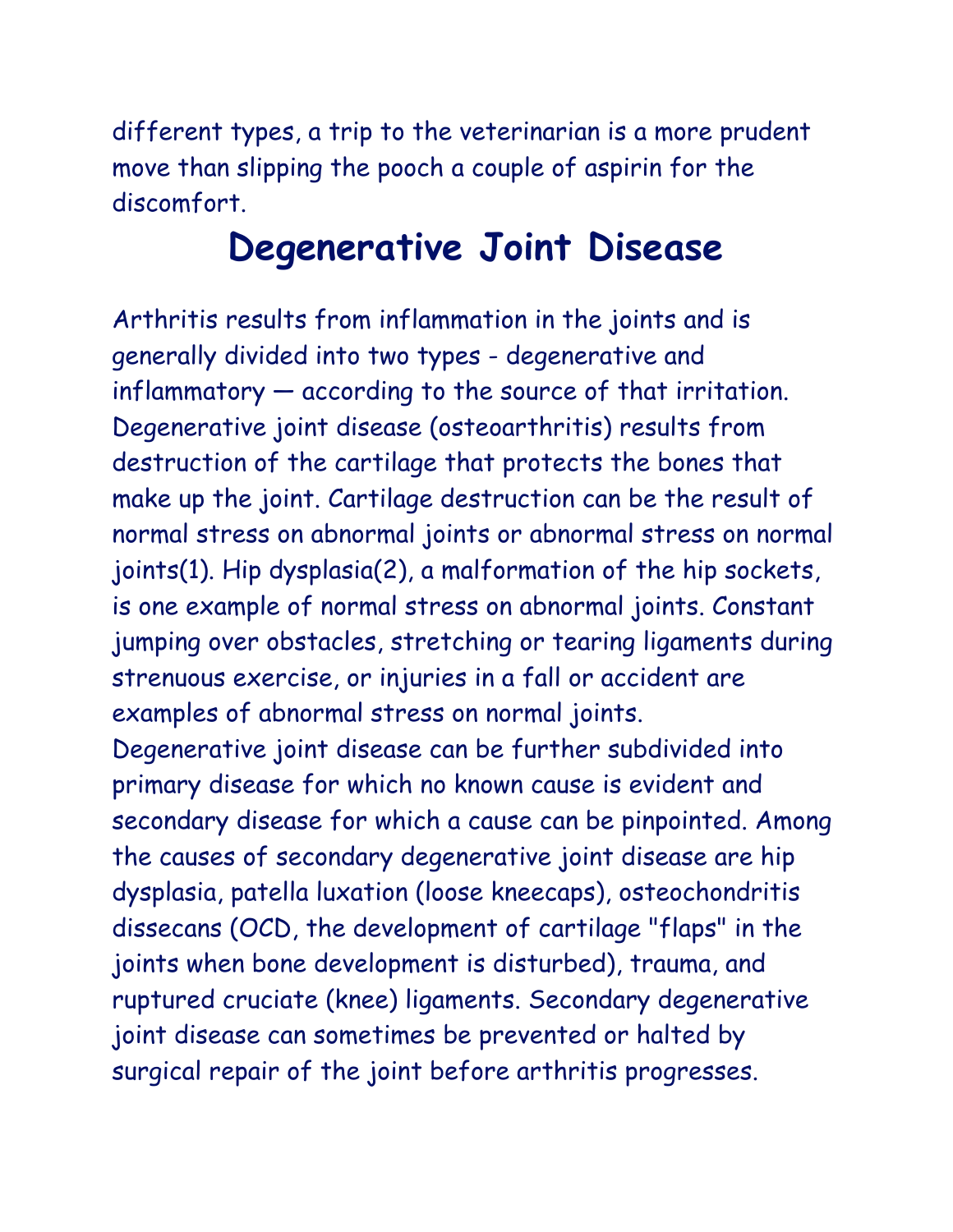Degenerative arthritis may not manifest until the dog has had years of abnormal stress. Since cartilage has no nerves, the damage can progress with no outward signs until the joint is severely compromised and the lubricating fluid has thinned and lost its ability to protect the bone surfaces.

### **Inflammatory Joint Disease**

Inflammatory joint disease can be caused by infection or by underlying immune-mediated diseases. Inflammatory arthritis usually affects multiple joints and is accompanied by signs of systemic illness including fever, anorexia, an all-over stiffness. Again, this type of arthritis is subdivided into infectious and immune-mediated categories. Infectious joint disease can be caused by bacteria, by tick-borne diseases such as Rocky Mountain spotted fever, and by fungal infection.

Immune-mediated arthritis is cause by underlying weakness in the immune system and can be hereditary. Rheumatoid arthritis, a deforming type of immune-mediated arthritis, is rare in dogs.

Systemic lupus and an idiopathic (unidentified) immunerelated arthritis both can cause nondestructive joint infections. Because infectious joint disease and immunemediated joint disease call for different treatment protocols, diagnosis must be accurate. The immuno-suppressive drugs used to treat the immune-mediated disease may allow the infectious type of disease to thrive.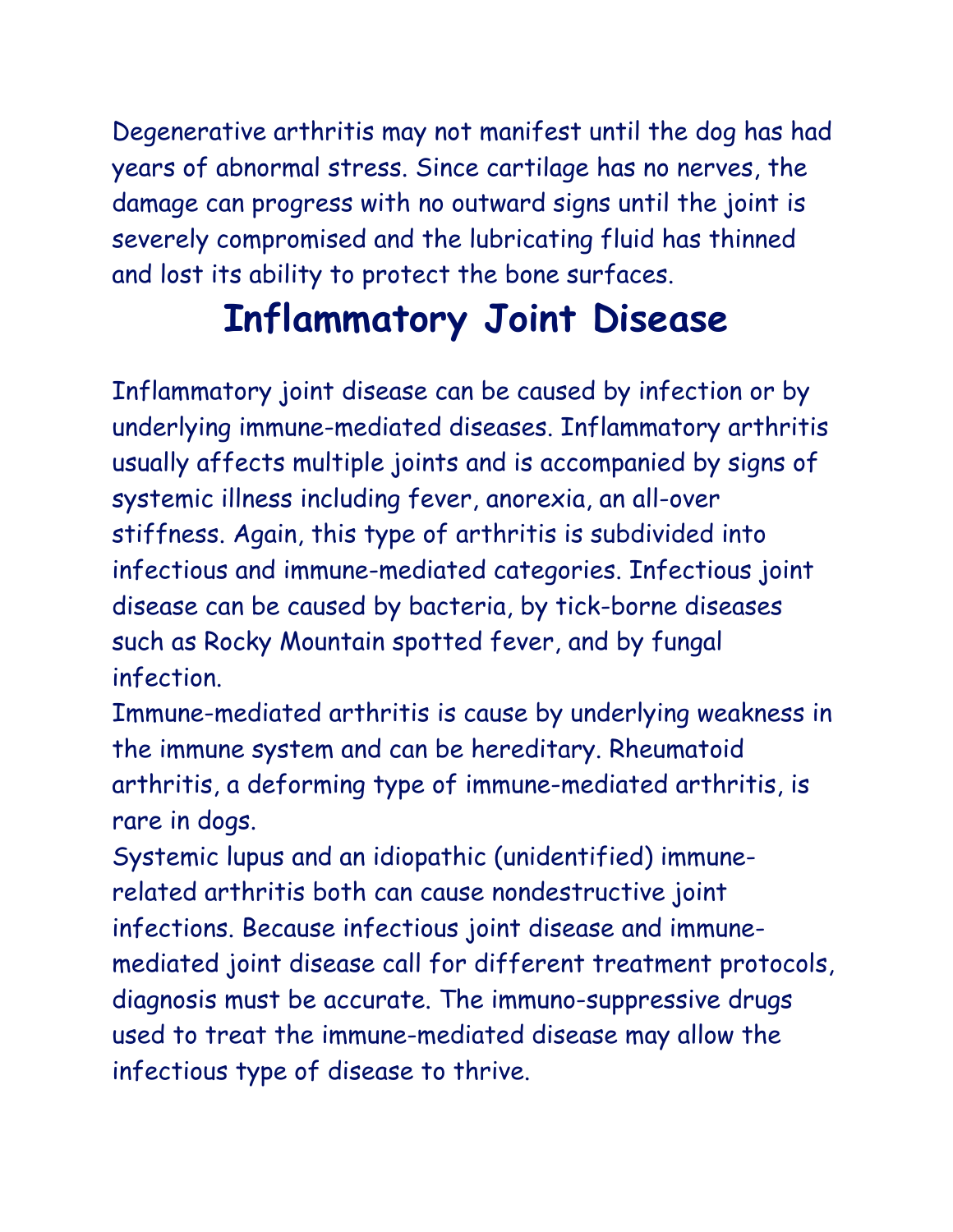# **Signs of Arthritis**

Reluctance to walk, climb stairs, jump, or play Limping Lagging behind on walks Difficulty rising from a resting position Yelping in pain when touched A personality change resisting touch

#### **Treatment**

Degenerative joint disease can sometimes be halted or prevented by surgery when x-rays indicate joint malformations. If surgery is not indicated or advisable, relief can be achieved with painkillers, exercise, rest, and diet. However, even over-the-counter painkillers should not be used without the advice of a veterinarian.(4)

Researchers are ever busy trying to find new generations of drugs to relieve pain. The latest in pain relievers for canine arthritis includes: Rimadyl, Adequan, and Palaprin, all available only from veterinarians.

Rimadyl (generic name carprofen) has gotten raves from veterinarians for its ability to relieve pain with few side effects. Long-term use of this drug requires periodic blood tests for liver function, but most dogs apparently do well on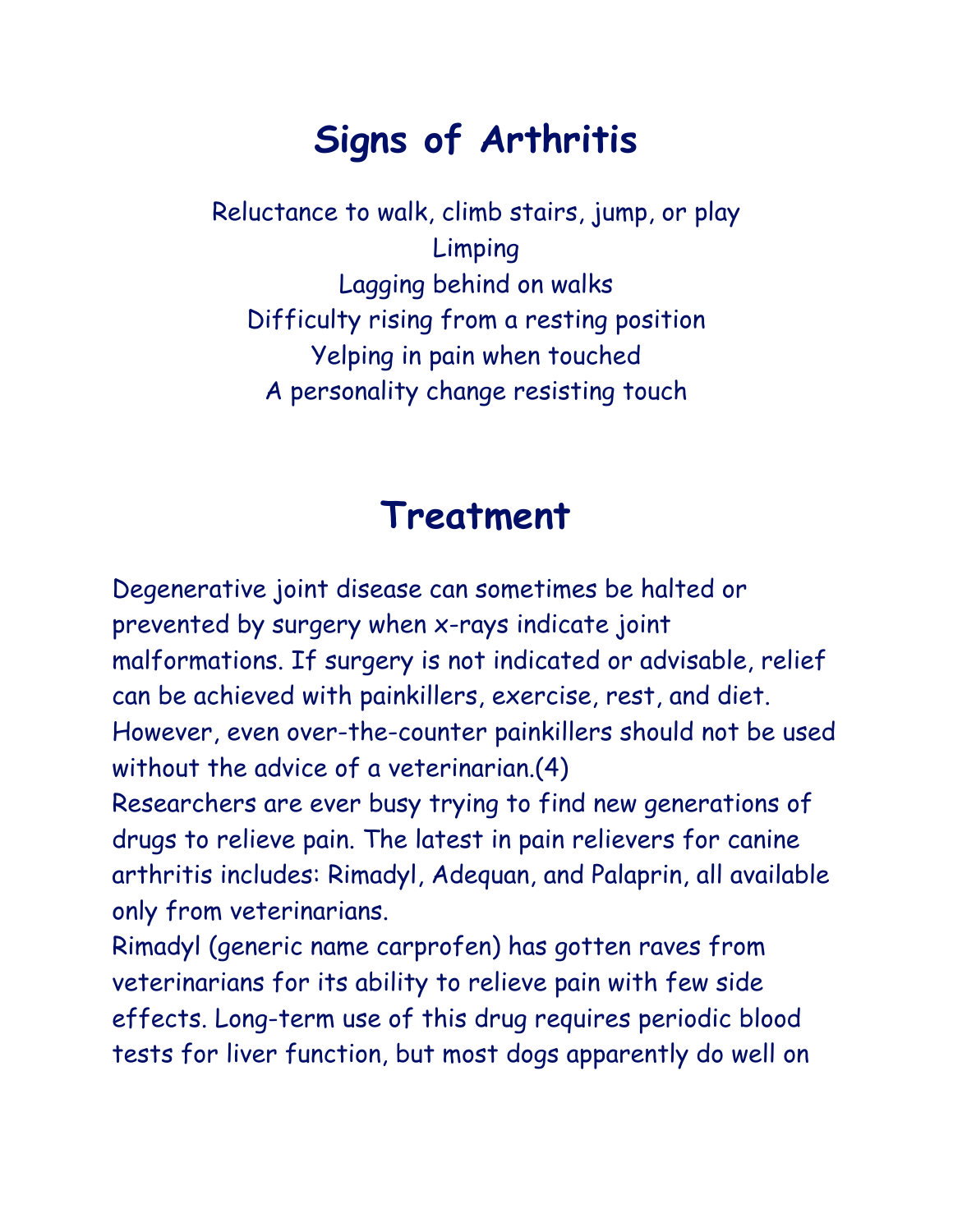it. Like all drugs, however, Rimadyl is not effective for all patients.

Adequan (polysulfated glycosaminoglycan)(5) is given by injection twice each week for four weeks. It not only relieves the pain of arthritis, it binds to damaged cartilage to facilitate repair, blocks the action of destructive enzymes that cause inflammation, and stimulates the production of healthy joint fluid.

Palaprin is a buffered aspirin specifically for dogs; it can be used in the same circumstances in which aspirin is used but without the gastrointestinal irritation that sometimes occurs with aspirin.

There are other drug treatments; dogs with arthritis should be under veterinary care, and the veterinarian can determine which treatment is best for each dog.

Diet also plays an important part in arthritis treatment, especially to control the patient's weight. Excess weight causes more stress on the joints and exacerbates existing arthritis pain. In large breed dogs, periods of rapid growth can lead to development of OCD and joint dysplasias if the underlying genetic code is present, so special attention should be paid to the diets of these puppies to prevent too-rapid weight gain.

Whether drugs, surgery, or both are indicated in arthritis treatment owners should make sure their pets get plenty of rest and are not asked to perform painful exercise during treatment and recuperation. Veterinary advice in the matter of exercise should be followed even though it may seem that